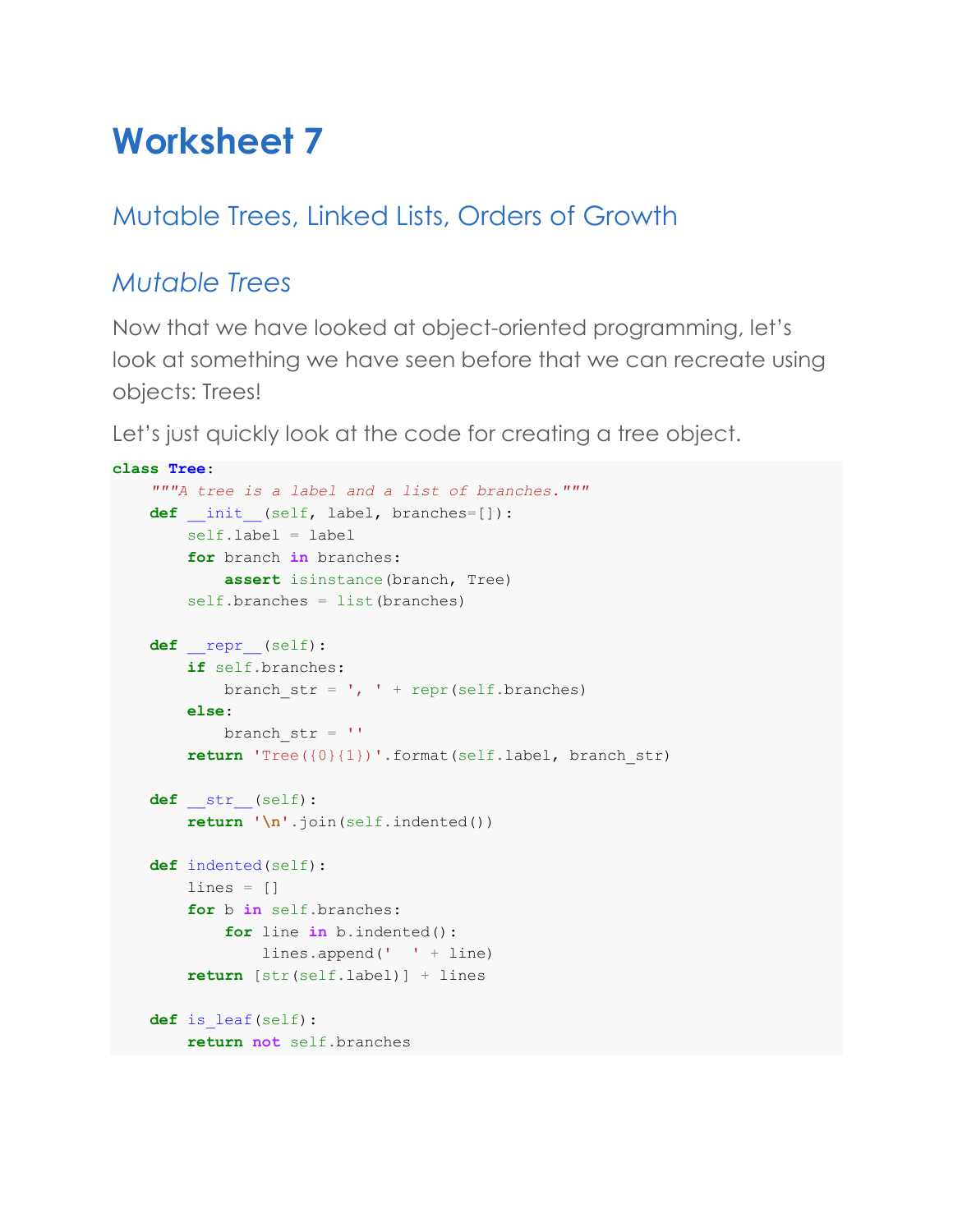As you can see, ignoring methods like repr\_, str\_, and indented, (we will learn about these later), this is very similar to our data abstraction version of trees.

Our Tree class has instance attributes: label and branches

It also has a method is leaf that checks if the Tree is a leaf or not.

You may be asking what's the point of using a Tree object when the abstraction version worked just fine.

With Tree objects, we can write functions that actually edit the tree that is inputted, instead of creating a new tree. Just like lists, these Tree objects are mutable!

Let's look at an example.

```
def double_wubble(t):
     """Multiply all the entries in the Tree t by 2.
         >>> t = Tree(1, [Tree(2), Tree(3, [Tree(4)])])
         >>> double_wubble(t)
        >>> t
         Tree(2, [Tree(4), Tree(6, [Tree(8)])])
 """
    t.label *= 2 for b in t.branches:
        double_wubble(b)
```
Notice, there is no return statement. That is because the function EDITS the tree. In the doctest, we see that the function is called on a Tree object, and when we ask for t afterwards, the Tree has different values.

The object itself is changing, which is really interesting.

Let's do some Practice

#### **Practice**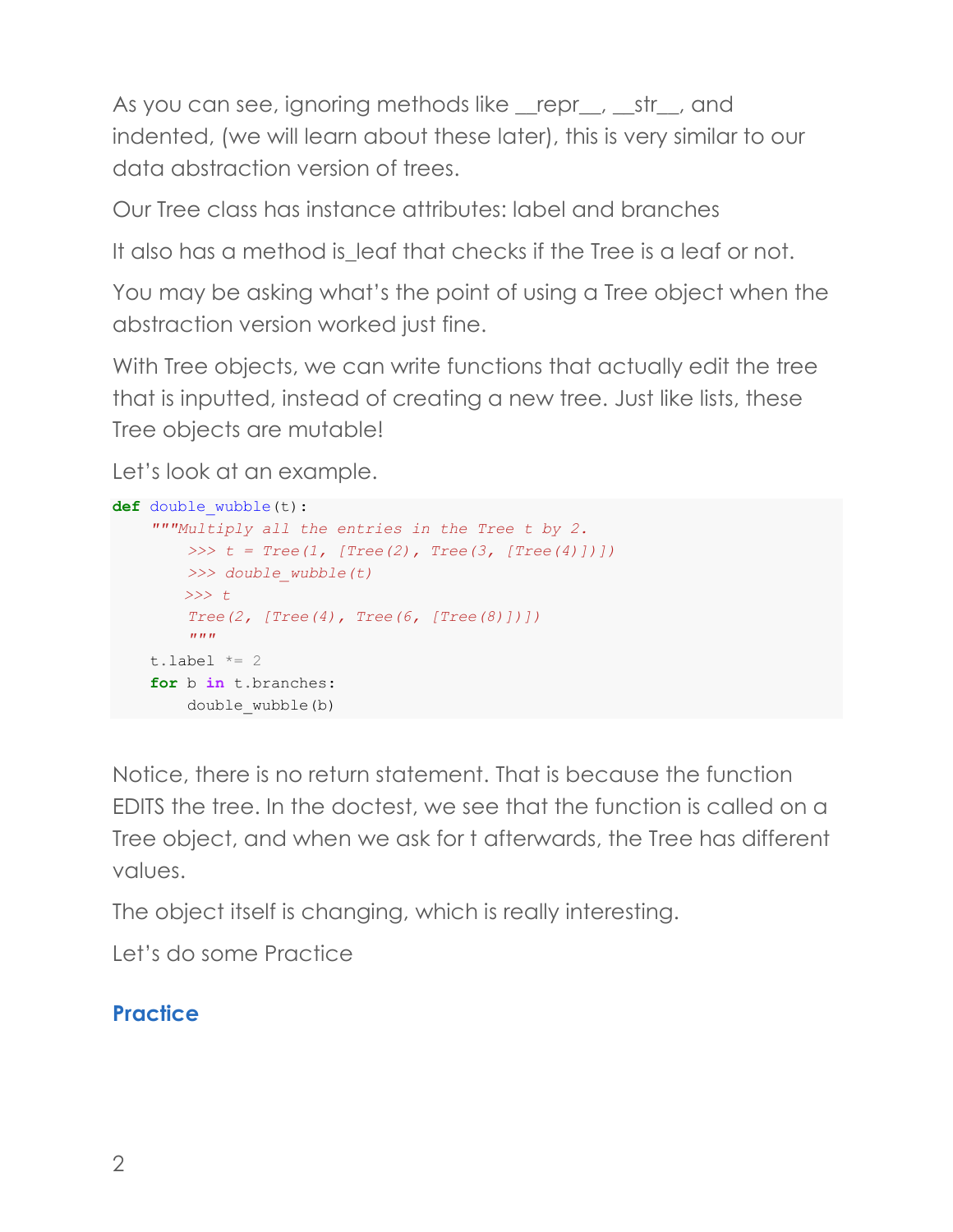```
def second_to_last(t):
      """Prune the second to last node in the tree. Do not prune the root.
          >>> t = Tree(1, [Tree(2), Tree(3, [Tree(4), Tree(5), Tree(6, 
[Tree(7)])])])
          >>> second_to_last(t)
         >>> t
          Tree(1, [Tree(2), Tree(4), Tree(5), Tree(7)])
         \boldsymbol{u} \boldsymbol{u} \boldsymbol{n}
```
## *Linked Lists*

Let's explore another mutable data structure: Linked Lists

Let's look at the code for it.

```
class Link:
    empty = ()def init (self, first, rest=empty):
         assert rest is Link.empty or isinstance(rest, Link)
        self.first = first self.rest = rest
    def __repr__(self):
         if self.rest:
            rest str = ', ' + repr(self.rest) else:
            rest str = '' return 'Link({0}{1})'.format(self.first, rest_str)
     def __str__(self):
        string = '<'
         while self.rest is not Link.empty:
            string += str(self.first) + ', '
```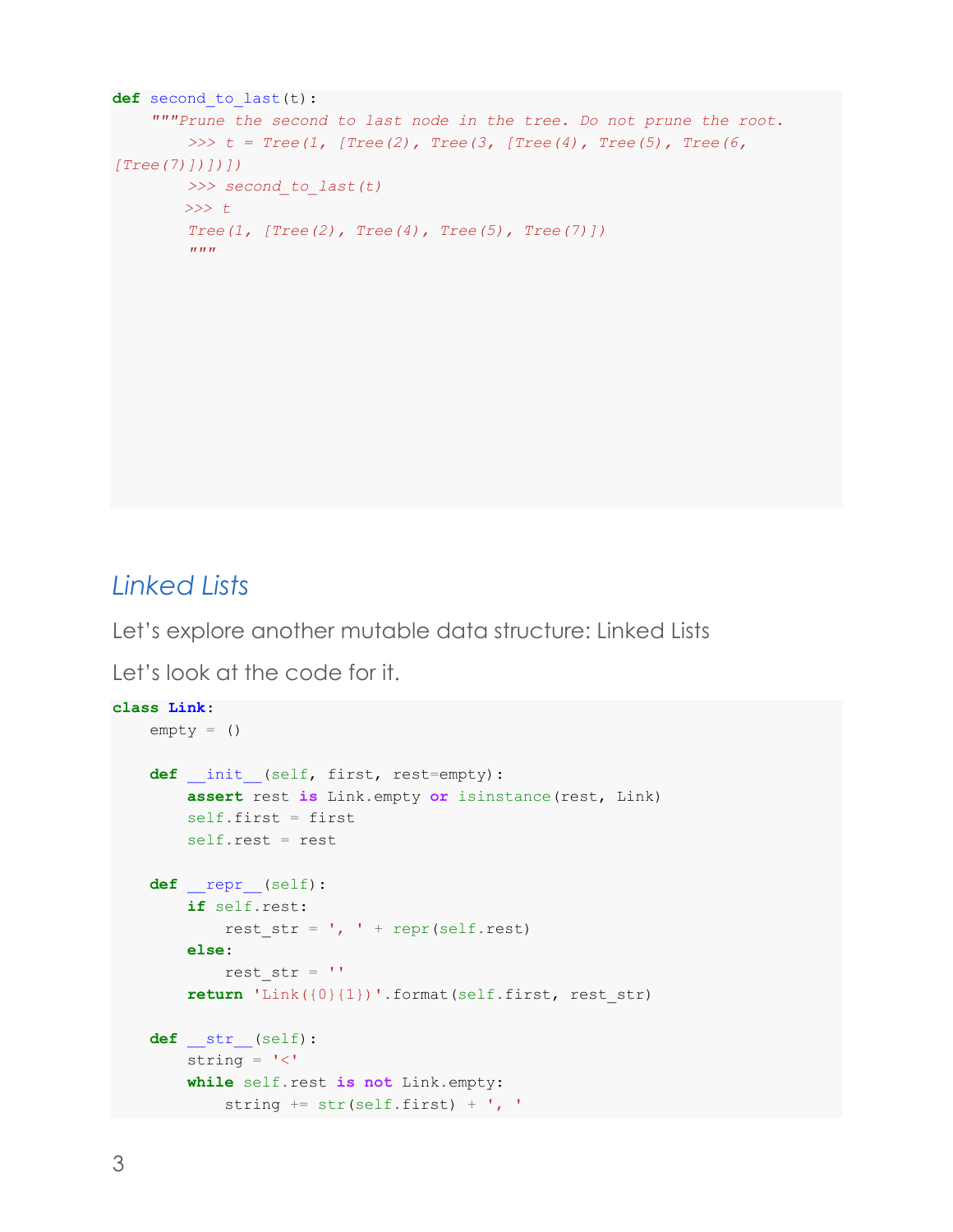```
self = self.rest return string + str(self.first) + '>'
```
The basic idea behind a linked list is that each linked list has two items: a **value** (the instance attribute 'first'), and a **rest** (the instance attribute 'rest').

There are two rules when it comes to linked lists:

- 1. The **value** can be anything, including another Linked List!
- 2. The **rest** can ONLY be another Linked List, or null (or empty)

 $[1, 2, 3]$ 

This is a python list. What would a linked list representation look like? Let's look at an illustration first.



(The '\' represents null or empty.)

Each box has a left and right box. The left box is the value, in this case numbers. The right box is a pointer to another Linked List (or null).

This may seem like an unnecessary waste of time, but it turns out Linked Lists can be incredibly useful.

Let's look at something called a deep linked list.

 $[1, [2, 3], 4]$ 

In Python, a deep list looks like this, where there is a list inside a list.

Remember, the **value** of a Linked List can be anything, including another linked list.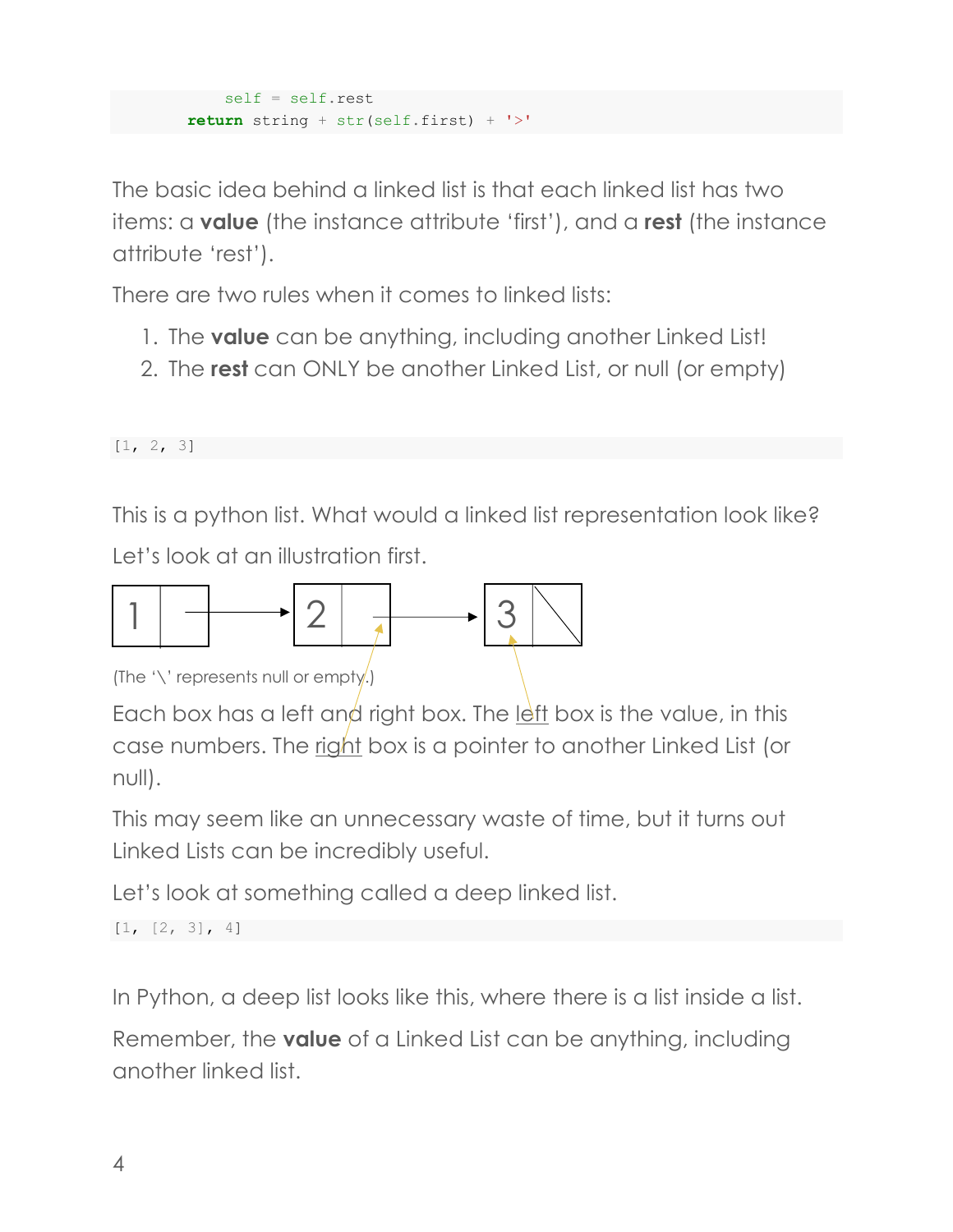

Here, the second value in our linked list, is another linked list!

Let's do a problem, similar to the tree question above, dealing with normal and deep linked lists.

Remember, Linked Lists are mutable, just like the mutable trees we saw before.

```
def doubly_linked(l):
     """Double the value of each linked list, including deep linked lists.
         >>> l = Link(1, Link(2, Link(3)))
         >>> doubly_linked(l)
         >>> l
         Link(2, Link(4, Link(6)))
         >>> l2 = Link(1, Link(Link(2, Link(3)), Link(4)))
         >>> doubly_linked(l2)
         >>> l2
         Link(2, Link(Link(4, Link(6)), Link(8)))
         """
     if l == Link.empty:
         return
     else:
         if isinstance(l.first, Link):
             doubly_linked(l.first)
         else:
            l.first *= 2 doubly_linked(l.rest)
```
This method uses recursion!

Our base case checks if the linked list is empty or null. If it is not, then we first ensure that our value is not a linked list. If it is, we called the function recursively on the value.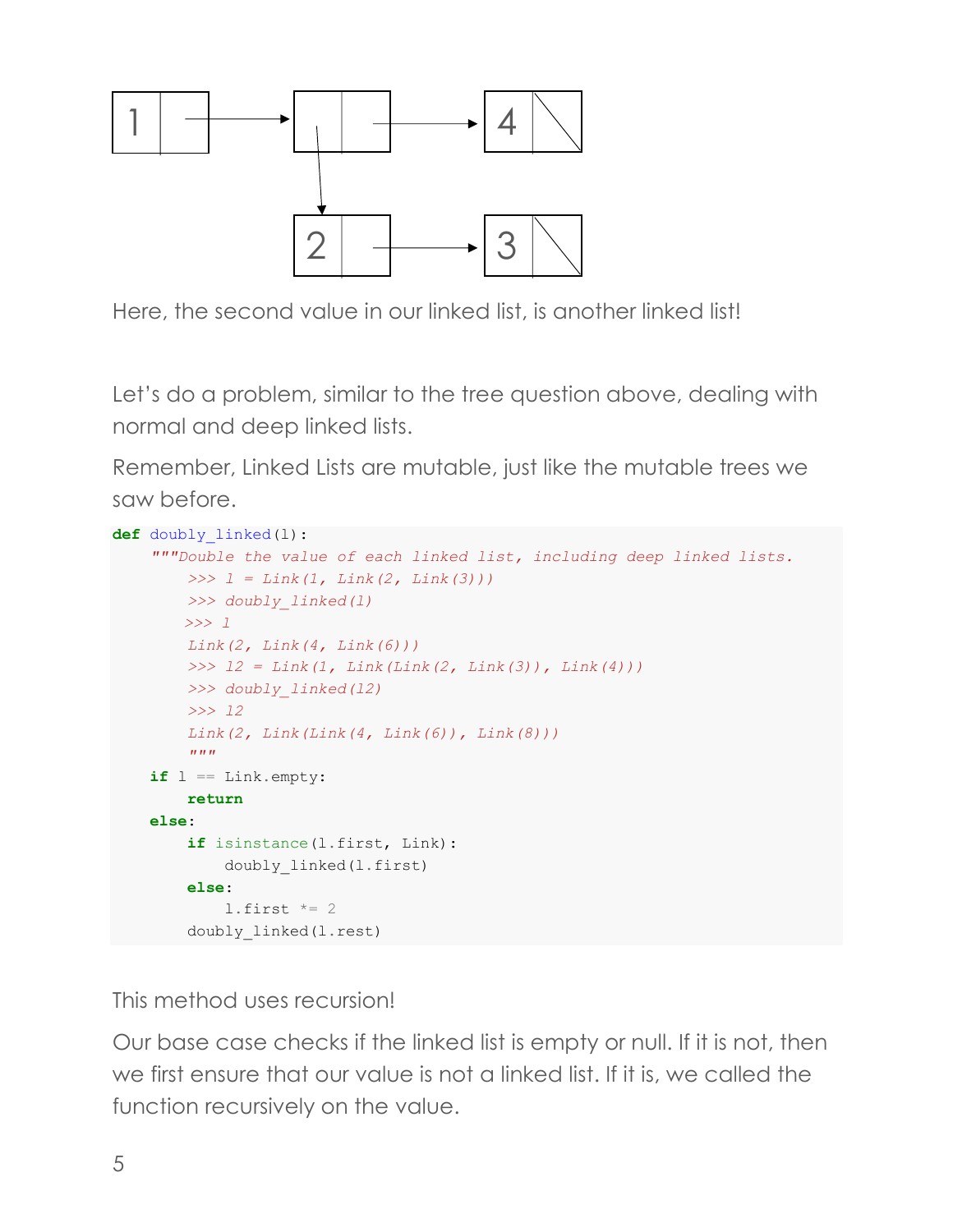If not, then we multiply the value by 2.

In the end, we have our recursive call on the rest of the linked list.

This is a MUTABLE function, so it edits the values in the linked list.

Let's do a practice question

#### **Practice**

```
def backwards_forwards(l):
     """Make the linked lists a backwards version of itself. Remember, this is 
        a mutable function. Assume the linked list is not circular.
        >>> l = Link(1, Link(2, Link(3)))
        >>> backwards_forwards(l)
        >>> l
        Link(3, Link(2, Link(1)))
        >>> l2 = Link(1, Link(Link(2, Link(3)), Link(4, Link(5))))
        >>> backwards_forwards(l2)
        >>> l2
        Link(5, Link(4, Link(Link(2, Link(3)), Link(1))))
        """
    beg, end = _____________, ___________________
   while (__________________________________):
        end = _______________________
   while ( \qquad \qquad ):
             ______________, ______________ = ______________, ________________
        beg = _________________________
           _______________, ________________ = end, _________________
        while (_______________________________):
           end =
```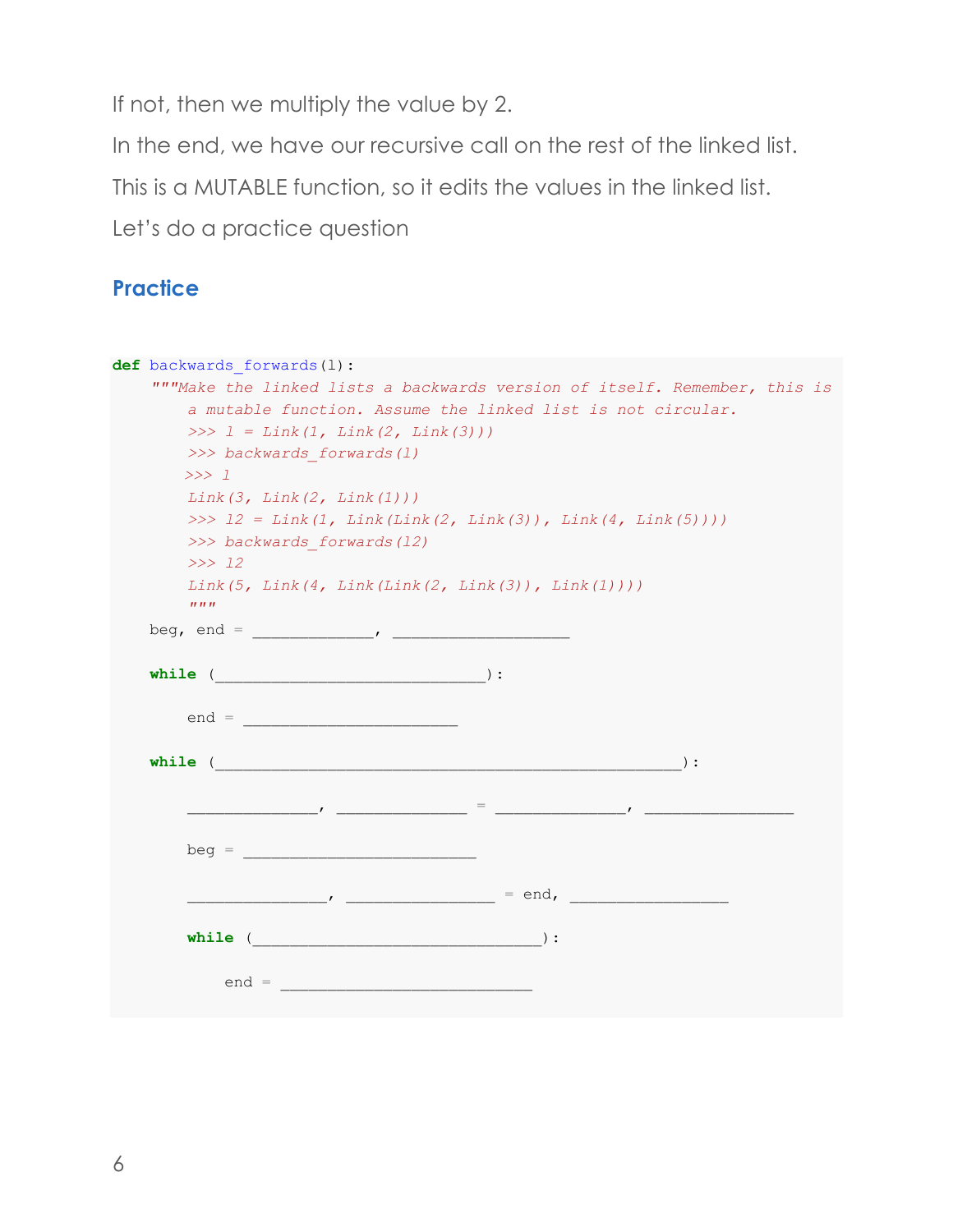# *Orders of Growth*

One of the biggest parts of computer science is the analysis of how much work functions do when large amounts of data is inputted for processing. Some functions may be slower than others.

Let's use this function as an example:

```
def add_one(n):
     return n + 1
```
This function adds 1 to whatever the input is.

As we increase the size of n, we have to check how the number of operations increases (in this case addition).

```
add_one(1) => one operation
add one(10) => one operation
add_one(10000000) => one operation
add one(n) \Rightarrow one operation
```
This is what we call **constant time** or  $\Theta(1)$ .

No matter how much we increase the size of n, it will take the same amount of time.

Let's look at another example:

```
def n_times(n):
     for i in range(n):
        n+= i return n
```
This function adds all the numbers from 1 up to n to the number n.

As we increase the size of n, let's see how the number of operations increases. (Also in this case, the operation is addition)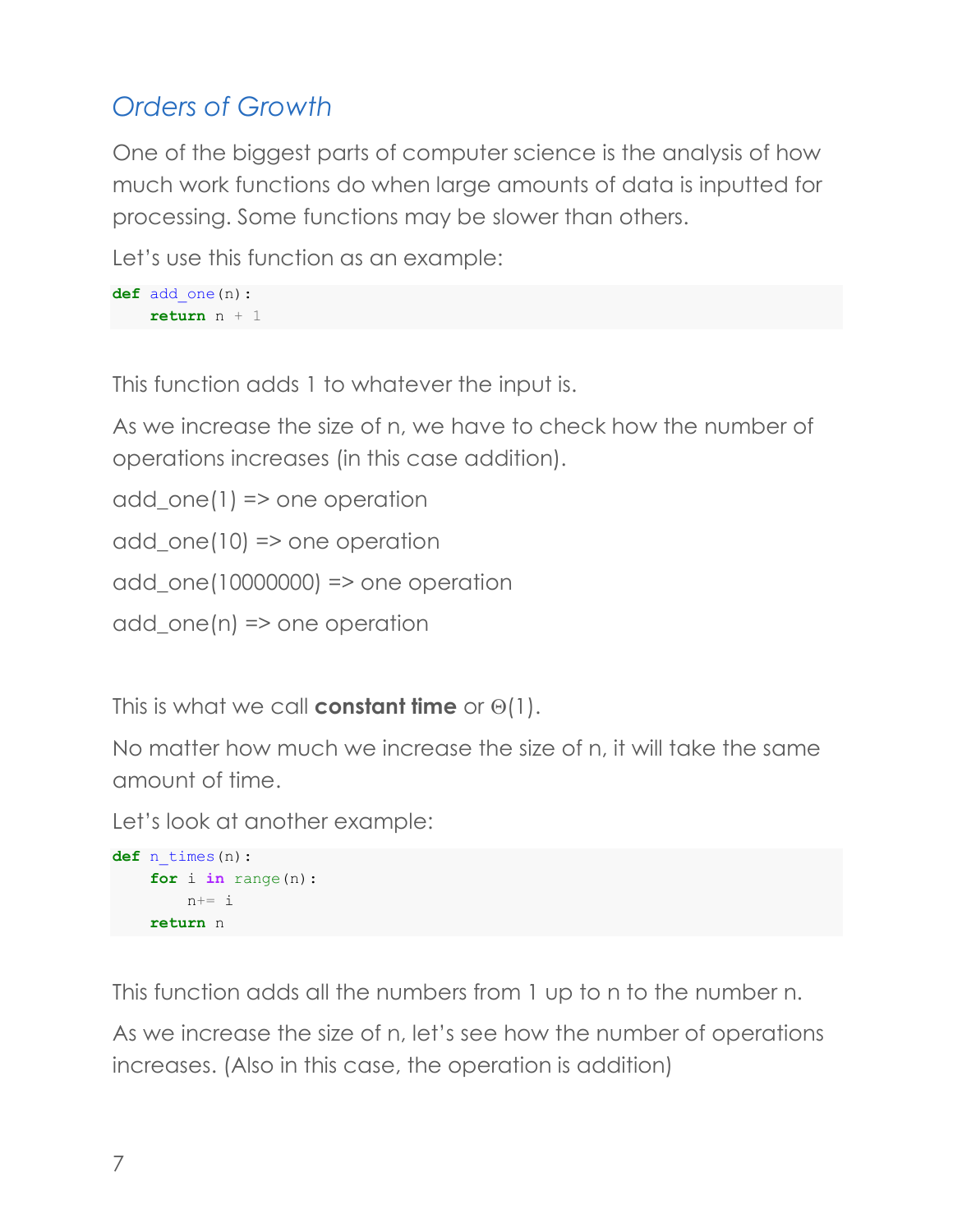n  $times(1)$  => 1 operation

 $n_{\text{times}}(10) \Rightarrow 10$  operations

n\_times(100000) => 100000 operations

n\_times(n) => n operations

As we increase the size of n, the number of times the for loop iterates increases as well, causing the number of times we add to the number n to increase.

This is what we call **linear time** or  $\Theta(n)$ .

As the input increases, so do the number of operations, at a linear rate.

There are many other different types of orders of growth.

Ranked in order from fastest to slowest are a few of them:

- Constant time:  $\Theta(1)$
- Logarithmic time:  $\Theta(\log(n))$
- Linear time:  $\Theta(n)$
- Lineararithmic time:  $\Theta$ (nlog(n))
- Polynomial time:  $\Theta(n^2)$  or  $\Theta(n^3)$  etc.
- Exponential time:  $\Theta(2^n)$  or  $\Theta(3^n)$  etc.

When identifying orders of growth, it is important to remember that constant additions and multiplications don't matter to the overall function.

Let's look at one last example, editing the last example:

```
def n_times(n):
    n \neq 1 for i in range(n):
       n+= in+= 2 return n
```